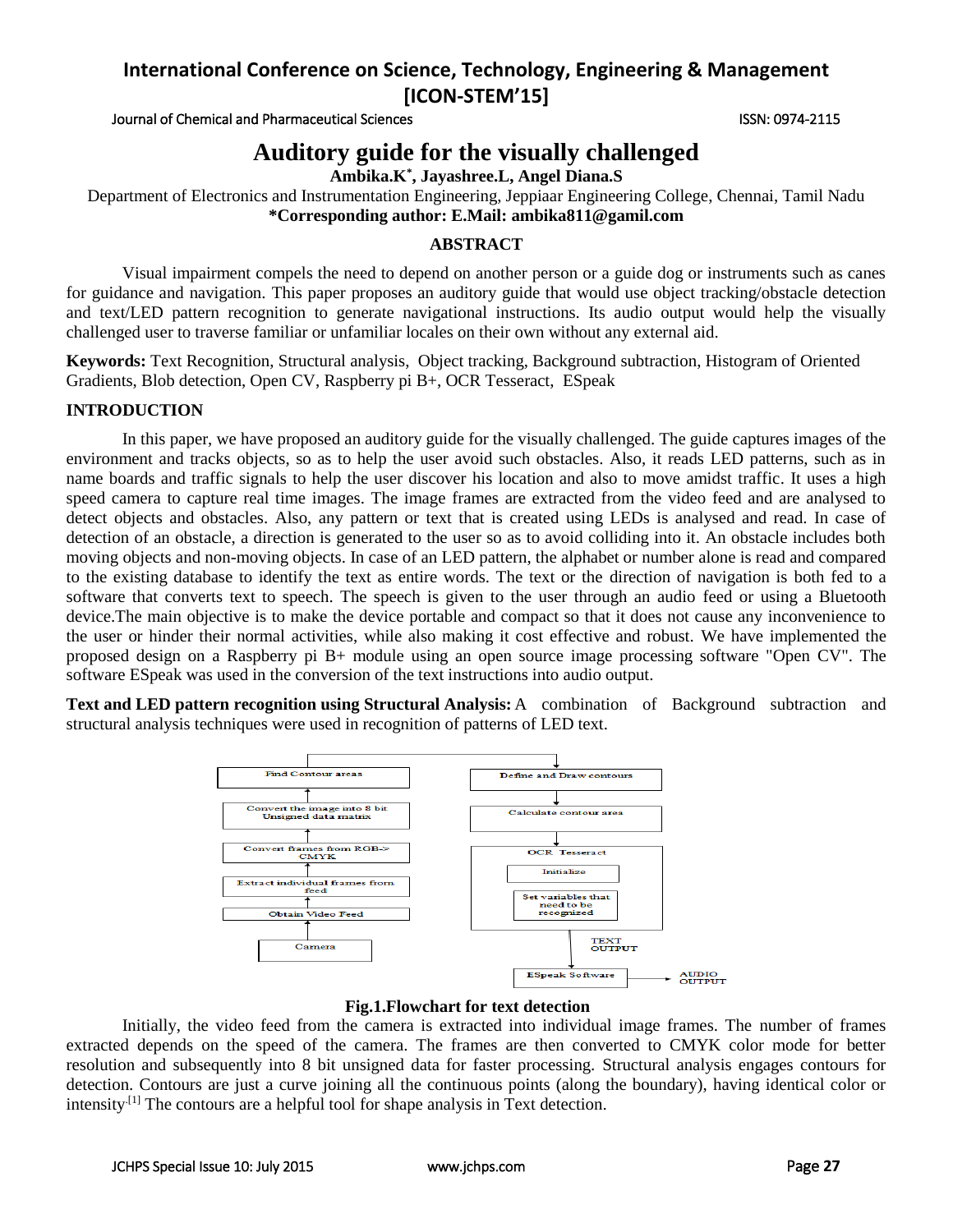## Journal of Chemical and Pharmaceutical Sciences ISSN: 0974-2115

**Canny edge detection to find contours:** Contours are characterized by canny edge detectors. The Canny edge detector is operator for detecting edges where a multi-stage [algorithm](http://en.wikipedia.org/wiki/Algorithm) is used to detect a wide range of edges in images.<sup>[2][3]</sup>The progression of Canny edge detection algorithm can be identified as 5 different steps:

- 1. Implementation of the Gaussian filter to remove the noise by smoothening the image
- 2. Identification of the intensity gradients of the image
- 3. Application of non-maximum suppression to prevent spurious response to edge detection
- 4. Application double threshold to determine potential edges

5. Tracking edge using hysteresis: Finalization of the recognition of edges by suppression of all the other edges that are feeble and not linked to strong edges.

**OCR Tesseract:** Tesseract is an [optical character recognition](http://en.wikipedia.org/wiki/Optical_character_recognition) engine for diverse operating systems. Tesseract supports formatting of output text, positional information on [hOCR](http://en.wikipedia.org/wiki/HOCR) and analysis of page layout and a number of new image formats added using the Leptonica library. Tesseract can also perceive if the text is mono-spaced or proportional. Tesseract's response will be of poor quality if pre-processing of the input images is not done: Input must be rescaled so that the [height](http://en.wikipedia.org/wiki/X-height) of the text is at least 20 pixels, any rotation or distortion must be corrected, low-frequency changes in brightness must be [high-pass filtered.](http://en.wikipedia.org/wiki/High-pass_filter) Also dark borders must be manually removed to avoid their misinterpretation as characters.

**Optical Character Recognition:** Optical character recognition (OCR) is the [mechanical](http://en.wikipedia.org/wiki/Machine) or [electronic](http://en.wikipedia.org/wiki/Electronics) conversion of [images](http://en.wikipedia.org/wiki/Image) of typewritten or printed text into machine-encoded text. It is extensively used as a type of data entry from printed paper data records. It is a widespread method of converting printed texts to digital format so that it can be easily edited and searched electronically, stored more efficiently, presented on-line, and implemented in processes such as [automatic machine translation,](http://en.wikipedia.org/wiki/Machine_translation) conversion of [text-to-speech,](http://en.wikipedia.org/wiki/Text-to-speech) text and data [mining.](http://en.wikipedia.org/wiki/Text_mining) Advanced systems now have recognition accuracy that is of a high degree for most fonts and are even capable of replicating output that strongly resembles the original page including columns, non-textual images etc.

**A) Pre-processing:** OCR software does "pre-processing" of images to increase the odds of successful detection using techniques such as:

- De-skewing
- [De-speckli](http://en.wikipedia.org/wiki/Despeckle)ng
- Binarization
- Line removal
- [Layout analysis](http://en.wikipedia.org/wiki/Document_Layout_Analysis) or "zoning"
- Line and word detection
- Script recognition
- Character isolation or "segmentation"
- Normalize [aspect ratio](http://en.wikipedia.org/wiki/Aspect_ratio) and [scale](http://en.wikipedia.org/wiki/Scale_(ratio))

**B) Character Recognition:** There are basically two kinds of OCR algorithm that can bring about the recognition of characters: Matrix matching or pattern matching or image correlation entails the comparison of the image to a stored glyph pixel-by-pixel. Correct isolation of the input glyph from the remaining image and the similarity and proper scaling of input glyph to the stored glyph is essential in the process. Feature extraction causes decomposition of the glyphs into "features" such as lines, loops, line direction, and line intersections. Then comparison of these with an abstract vector-like representation of a character is done and reduction to one or more glyph prototypes takes place. This method is termed as "intelligent" [handwriting recognition.](http://en.wikipedia.org/wiki/Handwriting_recognition) For choosing the nearest match by comparing the features of images with stored glyphs, [classifiers](http://en.wikipedia.org/wiki/Nearest_neighbour_classifiers) such as the [k-nearest neighbors algorithm](http://en.wikipedia.org/wiki/K-nearest_neighbors_algorithm) are implemented. [Tesseract](http://en.wikipedia.org/wiki/Tesseract_(software)) uses a two-pass approach in recognition of characters. The second pass is termed as "adaptive recognition". The letter contours identified with more confidence on the first pass are used to detect the remaining letters on the second pass. This is beneficial for atypical fonts or poor-quality scans with font distortion such as blurs.

**C) Post-processing:** The accuracy of OCR can be improved if the output is controlled by a [lexicon](http://en.wikipedia.org/wiki/Lexicon) which restricts the words that are allowed in a certain type of document. Tesseract employs its dictionary to manipulate the character isolation step, for better precision. "Near-neighbor analysis" includes the rate of co-occurrence to rectify errors. This is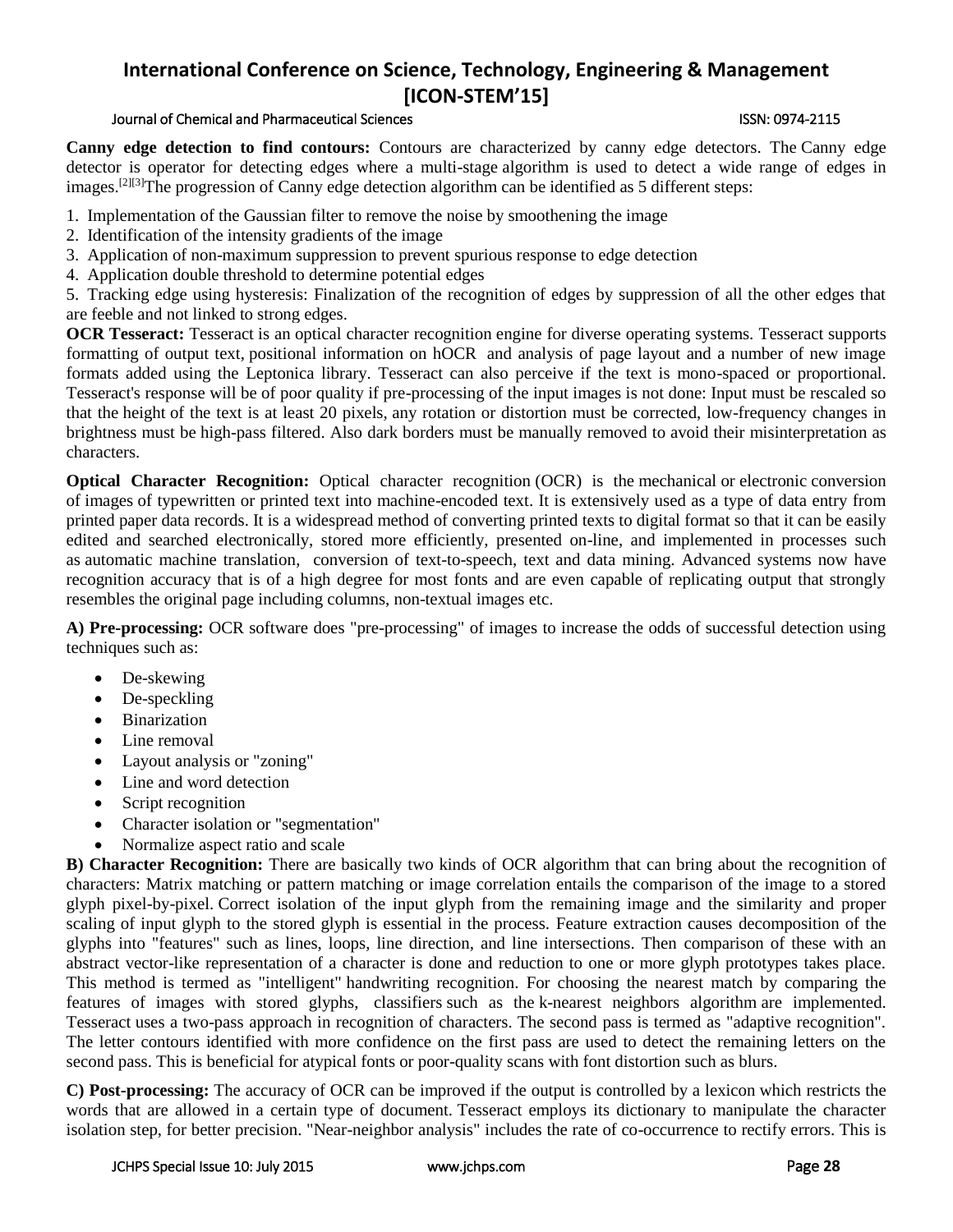## Journal of Chemical and Pharmaceutical Sciences ISSN: 0974-2115

done by noting that certain words are often bound to occur together. Knowledge of the grammar can also help determine if a word is likely to be a verb or a noun, for example, allowing greater accuracy.

**III. Object tracking and Obstacle avoidance using HOG descriptors:** The flow of the process of object tracking is defined by the techniques such as background subtraction and blob detection for nonmoving objects and Histogram of Oriented Gradients descriptor function for moving objects.

**Background Subtraction:** Background subtraction (BS) is an extensively implemented technique to generate a foreground mask a foreground mask contains all the pixels of the moving object in the image captured by the static camera. The background is taken as the static part of the observed scene. A foreground mask is created by subtraction of all the objects in the current frame from the static background model. The two main steps of Background modeling include Background initialization where the first background model is created and Background update where variations are added to the model so that adaptation to changes in the scene can be made.

**Blob Detection:** Blob detection includes methods used to detect areas in an [image](http://en.wikipedia.org/wiki/Digital_image) that vary in properties like intensity or color as compared to surrounding regions. However, all the points inside the blob are considered to be similar to each other. The two main classes of blob detectors are: (i) *[differential](http://en.wikipedia.org/wiki/Differential_calculus) methods* and (ii) *methods based on local [extrema](http://en.wikipedia.org/wiki/Maxima_and_minima)*. Blob detection offers complementary data about regions, whichwere not given by edge or [corner](http://en.wikipedia.org/wiki/Corner_detection)  [detectors.](http://en.wikipedia.org/wiki/Corner_detection) Blob descriptors are also used in [histogram](http://en.wikipedia.org/wiki/Image_histogram) analysis to detect peaks and in segmentation.

**Histogram of Oriented Gradients (HOG) Descriptor:** Histogram of oriented gradients (HOG) is a feature descriptor used in detection of objects. The HOG descriptor technique counts occurrences of gradient orientation in localized portions of an image - detection window, or region of interest (ROI).

**HOG Descriptor Algorithm:** The HOG Descriptor algorithm is implemented using the following steps:

- 1. Division of the image into small associated regions termed cells and computation of a histogram based on gradient directions or edge orientations for the pixels within each cell.<sup>[11]</sup>
- 2. Discretization of every cell into angular bins depending on their gradient orientation.
- 3. Each cell's pixel contributes weighted gradient to its corresponding angular bin.
- 4. Adjacent cells are grouped together to form regions called blocks. Then, normalization of the histograms is done based of the data from the blocks.
- 5. The descriptor is derived from the normalized histograms.



**Fig.2.Flowchart for obstacle detection**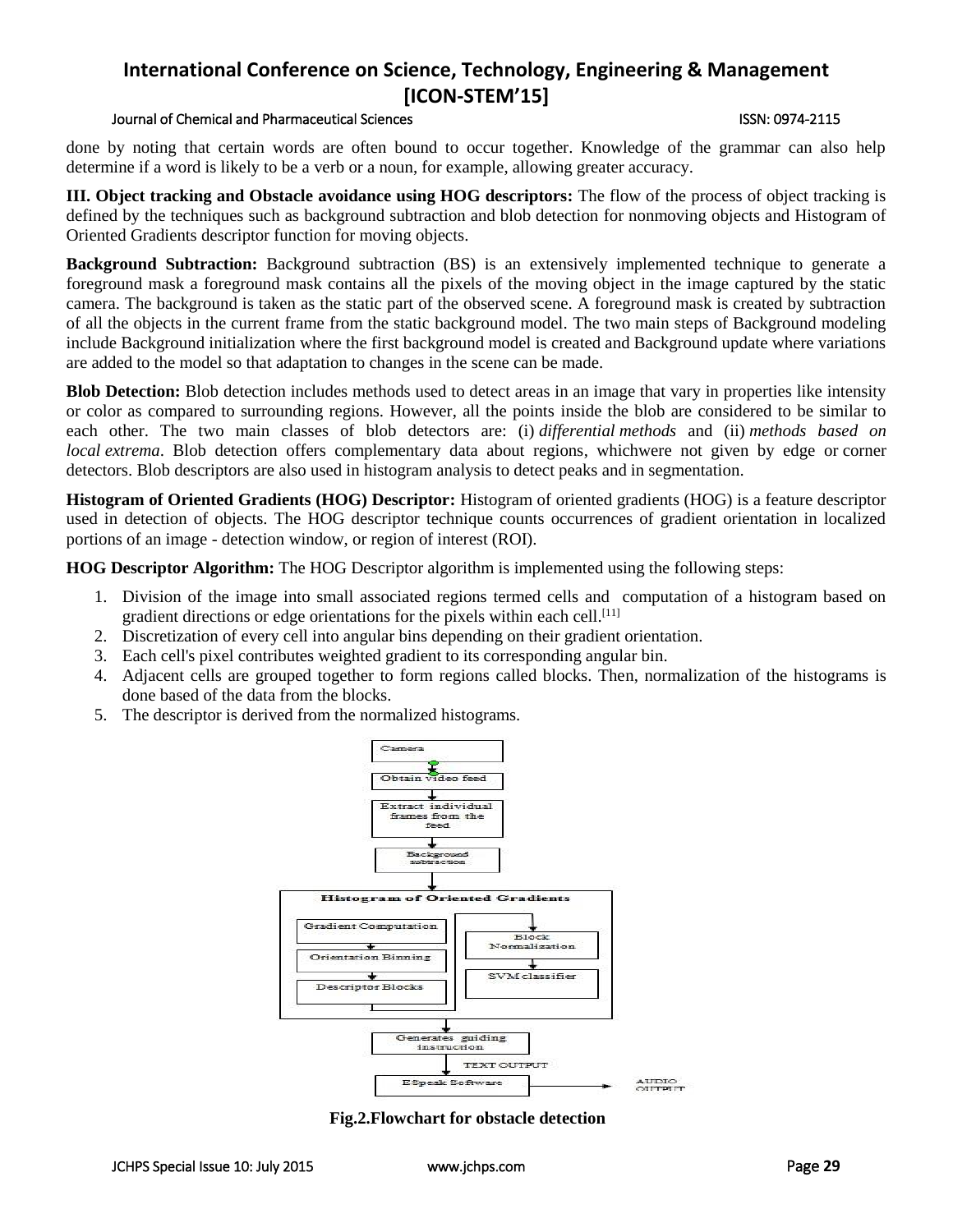# Journal of Chemical and Pharmaceutical Sciences **ISSN: 0974-2115** ISSN: 0974-2115

**Simulated output:** Executing the Open CV program using Linux commands in the Raspian operating system, we get the output from ESpeak software. For Obstacle tracking, the following output is acquired. As the video feed is obtained, three display windows are shown. The first window displays the constant background model. The second window shows the foreground mask. The foreground mask is in monochrome since that makes identification of movement easier. The third window searches for obstacles, i.e., any object that is a deviation in the detected foreground. This is shown in Fig (3) and Fig (5).When the obstacle is detected, an instruction is relayed to the user through audio. For demonstration purposes, here it is represented by a text instruction and then given as an audio output. Since the instruction was pre-defined as "obstacle detected", it is displayed on the top left corner of the window in Fig (4) and Fig (6).Fig (3) and Fig (4) represent stationary objects while Fig (5) and Fig (6) represent stationary objects.



## **Fig.3.Background subtraction for stationery object 1 Fig.4.Object 1 detected as obstacle**



For Text/LED pattern recognition, the following output is acquired. Fig (7) shows the performance of background subtraction process to detect the region where the character content is available. Then structural analysis of the region takes place. A contour is detected, drawn and its area is calculated to isolate the characters from the background. The background is given a threshold value. Any pixel whose value is greater than the threshold value (light) is recognized in the contour.



**Fig.5.Background subtraction for non-stationery** 





 $(x=21, y=49)$  ~ R:140 G:134 B:119

**object (a person ) Fig.6.Non-stationery object detected as obstacle**

| <b><i><u>analisist</u></i></b> | <b>WPPPH</b> | <b>Different</b>    | <b>CE NO 40 SOUPAL OF</b><br>- |
|--------------------------------|--------------|---------------------|--------------------------------|
| ◎言った面面面面内面の言葉                  |              | 1408                |                                |
|                                |              | 06x17-9x215 = L.210 |                                |
|                                |              |                     |                                |